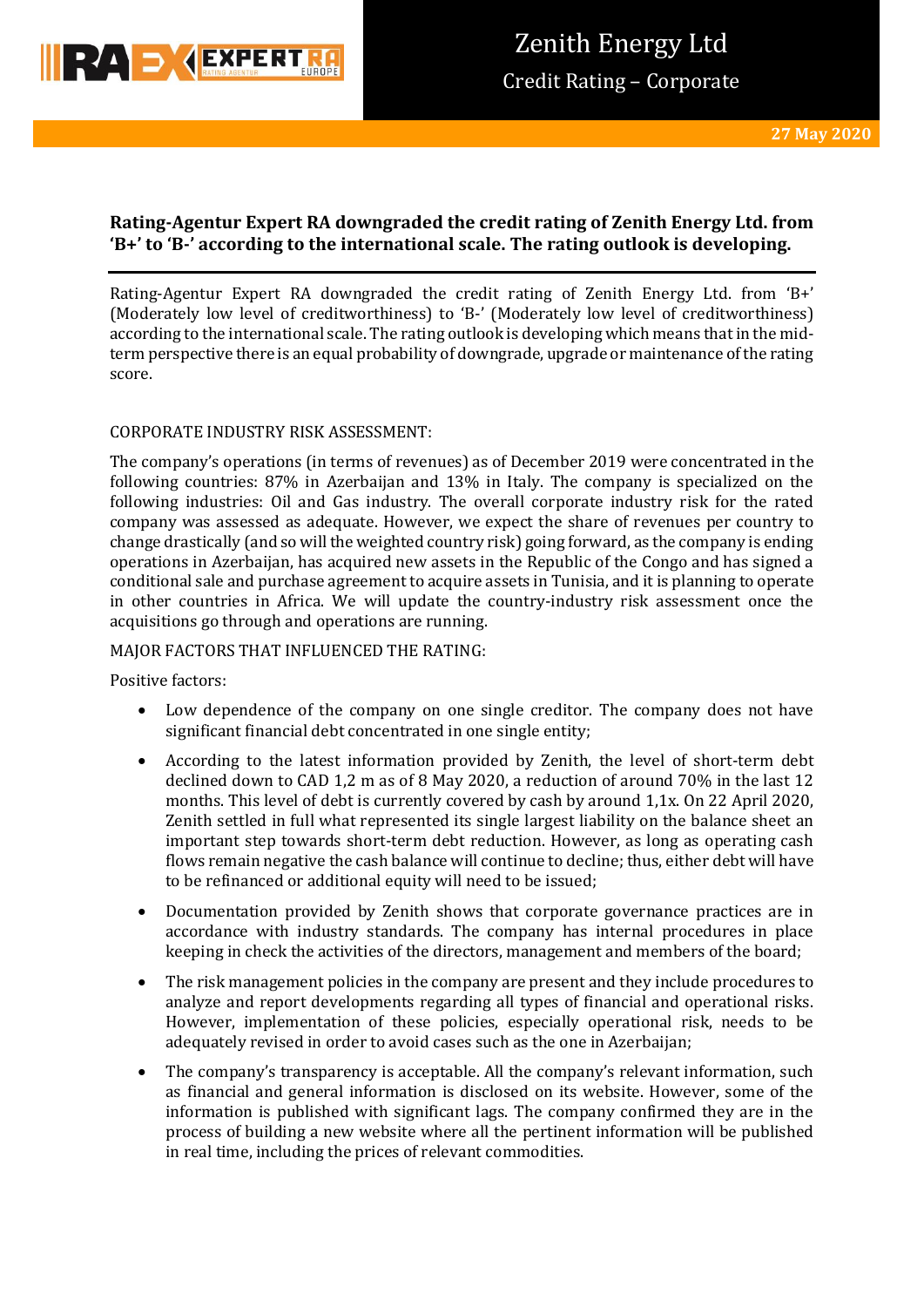

Restricting factors:

- The company's strategy changed drastically in terms of geographic allocation of production but remains unchanged in regard to the objective of seeking potential productive assets. In general, Zenith has been partially executing the strategy as expected. On the one hand, the company keeps pursuing the identification and eventual acquisition of assets, which, according to the company, have potential of being productive and profitable. This has been last seen in the acquisition of Anglo African Oil & Gas Congo S.A.U. (AAOGC) in order to operate the Tilapia asset in the Republic of Congo as well as in the signing of the conditional sale and purchase agreement (SPA) to acquire assets in Tunisia, whose completion is dependent on approval being granted by the *Comité Consultatif des Hydrocarbures of the Republic of Tunisia*. Moreover, the company has the intention to acquire additional assets in other African countries, as well as in Italy. On the other hand, the company has not succeeded in further developing the assets it has had in place, namely Azerbaijan, as the Rehabilitation, Exploration, Development and Production Sharing Agreement (REDPSA) has been, for the most part, terminated1. In our initial review, we anticipated lower-than-projected numbers in Azerbaijan as the company's experience had showed that conditions were not optimal to operate. We mentioned that *"in view of past results in workover and drilling operations in these fields, more conservative assumptions in terms of oil production could better reflect the mid-term perspective of the company"*. As of today, we can observe that these concerns materialized as the company has ended operations in the South Caucasus country. On the funding side, the company has been promoting a strategy based on avoiding diluting the shareholders and to finance development with additional debt and, mainly, with organic growth translated in operating cash flows. However, despite the fact that around CAD 1,3 m worth of bonds were sold during March and April, the Euro Medium Term Note (EMTN) program has not being fully subscribed. Thus, the company has continued to issue equity and the cash has mostly been used to cover operating expenses. Nevertheless, the company still owns two drilling rigs, which are expected to be moved to Africa anytime soon. While we praise the strategy of owing its own drilling equipment, constant movement and underuse of the rigs could potentially generate very high costs for the company. Zenith Energy's 2P reserves amounted to 16,2 BCF<sup>2</sup> of natural gas in Italy. This is expected to increase as Zenith is planning to takeover an additional asset in Italy. In addition, the level of 1P reserves in Tunisia are equivalent to 5 million barrels of oil and the level of 2P reserves in the Republic of Congo are also equal to 5 million barrels of oil, while the amount of potential reserves in the other acquisition targets is, as of now, unknown;
- As mentioned previously, we keep our current Country and Industry Risk (CIR) score unchanged, as this is based on the latest reported operations of the company. However, we do expect radical changes to materialize soon, which would change the structure of the geographic locations of Zenith's operations. Besides from the AAOGC deal, which was recently completed, if the rest of the announced acquisitions do materialize in full, the company is forecasting to have revenue proceeds as follows by March 2021: 52% in a new incoming acquisition in Africa, 20% in Congo, 17% in Italy and 11% in Tunisia. Taking these shares into account, and in a conservative scenario (a higher share of revenues in riskier countries), we estimate the corporate industry risk for the rated company to be from "adequate" to "moderately high" <sup>3</sup>. The target countries are all rated below 'B-' or equivalent and are characterized by low levels of government effectiveness, political stability and regulatory quality4, factors which increase the overall systematic risk for the company. On the other hand, if these deals were to materialize, the company would also benefit from the diversification effect;
- The diversification of product types remains moderate. The company is concentrated on the production of oil as 87% of the revenues were attributed to this product by the end of

**<sup>.</sup>** <sup>1</sup> The company is still allowed to perform exploration activities, but Zenith is not committed to do so in the near future.

<sup>2</sup> Billions of standard cubic feet of gas.

<sup>3</sup> Please refer to the first table of our CIR methodology to observe the levels of risk: [CIR Methodology](https://www.raexpert.eu/files/Methodology_Anchor_CIR_November2018.pdf)

<sup>4</sup> According to the Worldwide Governance Indicators prepared by the World Bank.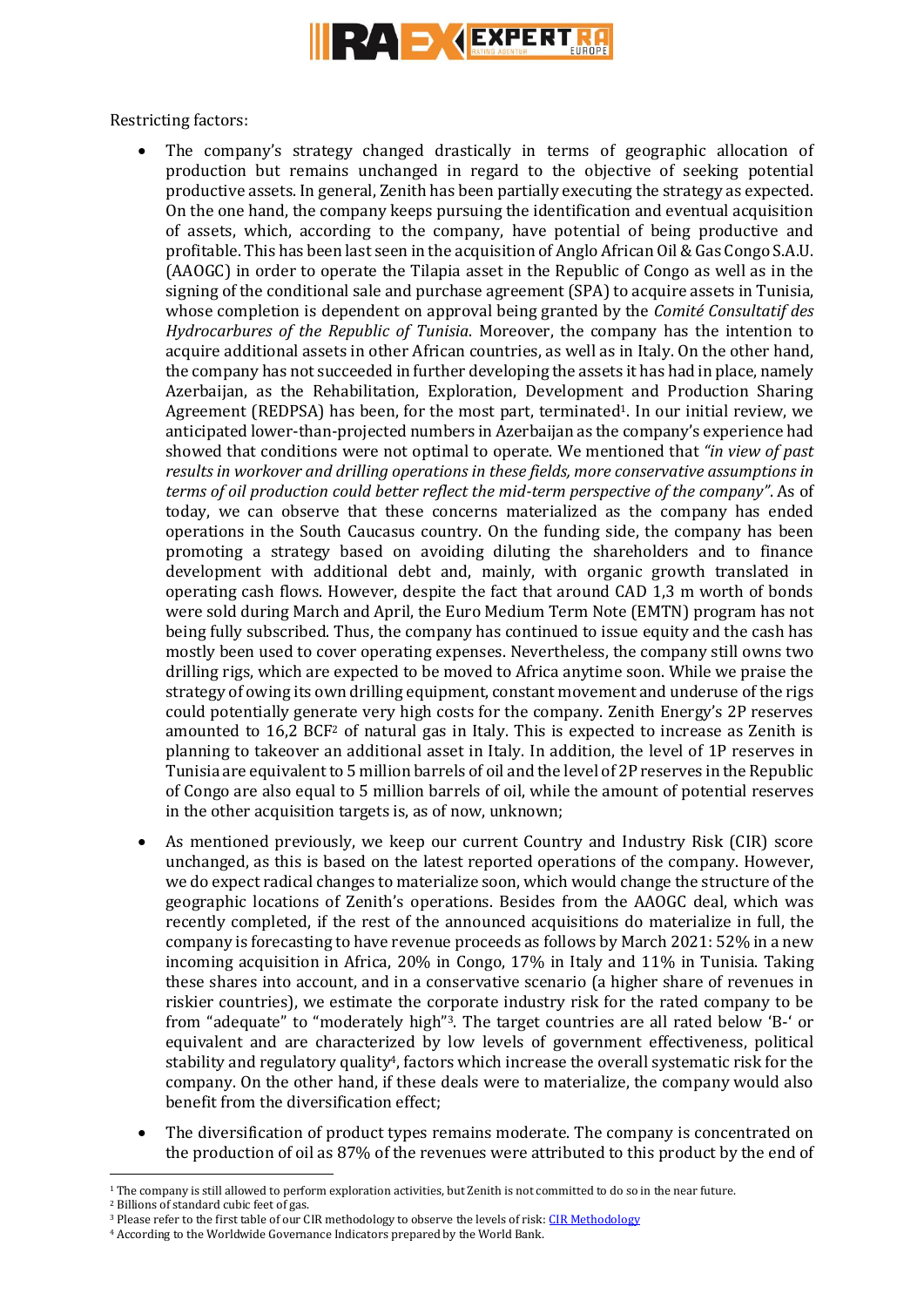

2019. This exposes the company's cash flow to volatility as a result of variation in oil prices, especially, since currently the company does not use any hedging instruments. Nonetheless, diversification could increase slightly if Zenith completes the acquisition of Coro Italy, which would increment its share in gas and electricity income;

 The company will remain exposed to a moderate currency risk given the nature of its oil and gas operations where there is a mismatch between the currency of incurred costs and the currency of revenues. Moreover, the company's operations involve five different currencies which increases the difficulty of overall management of the currency risk.

Negative factors:

- Growth prospects for the company were evaluated as positive in our first assessment; however, recent events in Azerbaijan and the current conditions in the oil markets paint a different picture going forward. In our view, the success of the company will largely depend on: (1) completing the acquisitions already announced, (2) achieving the production forecasts provided to the Agency by Zenith while, at the same time, (3) maintaining low productions expenses and (4) a steady recovery in oil prices;
- As of FY 3Q 2020 (December 2019), revenues declined by 24% y-o-y and we expect the decline to have steepened by FY 4Q 2020 (March 2020) as a result of the lethargic production and closure of unproductive wells in Azerbaijan. As previously mentioned, since the Azerbaijan asset is now out of operation, further turnovers will solely depend on, not only completing the announced acquisitions, but also on producing at the projected amount. According to the company's forecast, Zenith expects to increase revenues up to around CAD 22 m by the end of FY 2021 (March 2021). However, given the large discrepancies between the previous company's projections and the production results achieved, we will remain conservative on the projected growth until we observe steady production from the new assets. On a positive note, the completed acquisition in the Republic of Congo and the potential acquisitions of the aforementioned assets in other African regions could be a favorable sign towards the steady organic growth and positive operating cash flows of the company as long as the production is successful and costs are maintained low, especially in the current state of depressed oil prices;
- In regard to the recent AAOGC deal, the amount of GBP 200 000 paid for the acquisition was a result of improved negotiating conditions for Zenith due to the current coronavirus crisis, which pulled oil prices down, combined with the weak state of AAOGC. We anticipate a confirmation of the license renewal to operate the Tilapia field;
- In our view, the outlook for the development of the global oil industry is quite bleak. Shortterm demand has been outstandingly impacted by the coronavirus crisis. Therefore, these events have caused the price of Brent oil to drop down to as low as USD 19 per barrel. Despite the slight recovery – currently standing at around USD 34 per barrel – we maintain our conservative assumption of prices around USD 35 per barrel by the end of 2020. Despite the recent expectation of a pick-up on demand, we do not anticipate a big increase in prices as demand for oil remains iffy. Thus, we expect a challenging environment for oil producers;
- The market position remains weak. As of March 2020, the company had only operations in Azerbaijan, producing 180 bopd, which it will exit at the end of May as the concession has been handed over. The company has also a minor operation of gas and electricity production in Italy. Zenith Energy's general small size and market share makes the company vulnerable to competition from other exploration and production companies which have more resources. As mentioned in our previous review, this specifically could affect further expansion of the company in different geological basins. Even if the announced acquisitions go through, the market position of the company is expected to remain low as compared to other oil producers in the regions;
- Very low current geographic diversification of production. As of FY 3Q 2020 (December 2019), the company's oil operations were concentrated exclusively in Azerbaijan.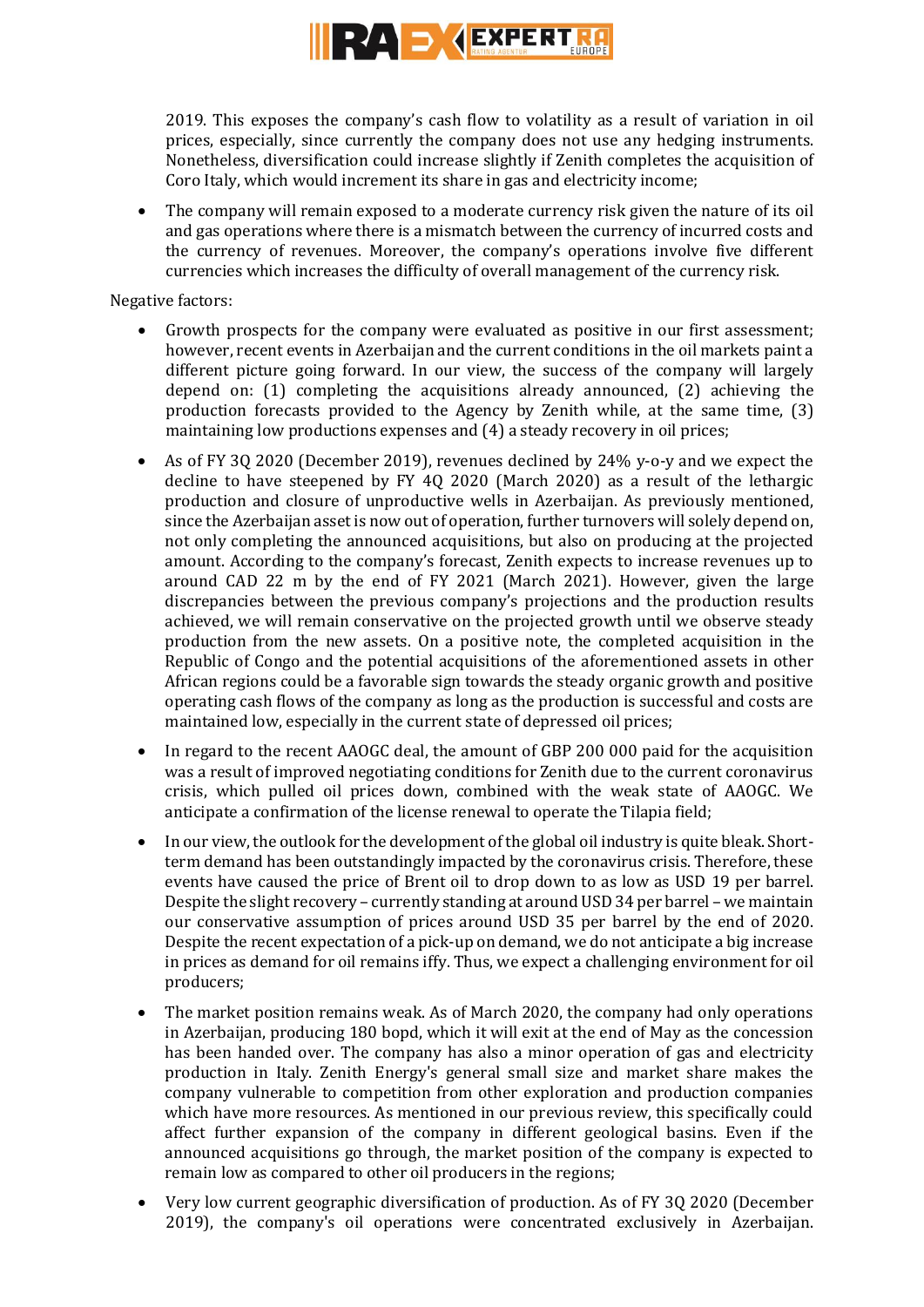

However, we expect this factor to improve as the company is set to start operations in the Republic of Congo and, subsequently in Tunisia once the deal is approved. Moreover, the geographic diversification could be enhanced further as Zenith is planning to acquire additional assets in other region in Africa and Italy;

- The liquidity stance of the company continued to worsen. We expect the current liquidity ratio to stand at around 0,45 while the absolute liquidity ratio was 0,16 by FY 4Q 2020 (March 2020). In our initial review, we anticipated this metric to improve due to new debt issuance as well as an increase in operating cash flows; however, the metrics did not show positive developments as we initially expected. This was mainly a result of initial undersubscription of their bond program combined with continuous negative operating cash flows far from the initial forecast presented by the company, as well as the recent repayment of a substantial amount of short-term debt. These developments caused current assets to decline rapidly. As mentioned previously, the improvement of these ratios will fully depend on the materialization of the acquisitions and its subsequent operational success; nevertheless, if this does not occur and the level of operating cash flows does not recover as expected, the company might suffer from liquidity constraints as access to the market to seek funding, albeit successful in the past, is not guaranteed going forward and a substantial amount of CAPEX and working capital is still necessary for Zenith Energy to continue developing assets. According to the document provided from the company, an amount of at least CAD 15 m is necessary to develop the assets in the next two years;
- The overall level of debt stood at CAD 8 m by end-2019. However, as previously mentioned, since EBITDA and FFO remain negative, levels of debt cannot be covered by operating cash flows, thus, approaching debt maturities will have to be covered by balance sheet cash or additional equity issuances;
- The net profit for Zenith Energy remained negative reflecting the very low production rate in Azerbaijan combined with elevated administrative production expenses;
- The company has no insurance coverage for its main assets.

## ESG Disclosure

Inherent factors:

 Owners, Current decision-making practice, Efficiency of relations with subsidiaries and affiliates (S&A), Degree of information disclosure, Quality of strategic business planning, Risk management organization and Insurance coverage.

Drivers of change factors:

None.

### SENSITIVITY ASSESSMENT:

The following developments could lead to an upgrade:

- A continued increase in production as forecast alongside maintaining low levels of production costs which would translate in consistently positive operating cash flows;
- Substantial geographic diversification of production, which would reduce the company's exposure to systematic risk of one single economy combined with an improvement in the market and competitive position in the countries where the company operates;
- Improvement of the liquidity position of the company.

The following developments could lead to a downgrade:

- Non-materialization of the acquisition targets, which would make it harder for the company to generate organic growth;
- Lack of additional funding which would raise concern on the ability of the company to fund the required investments and repay its obligations;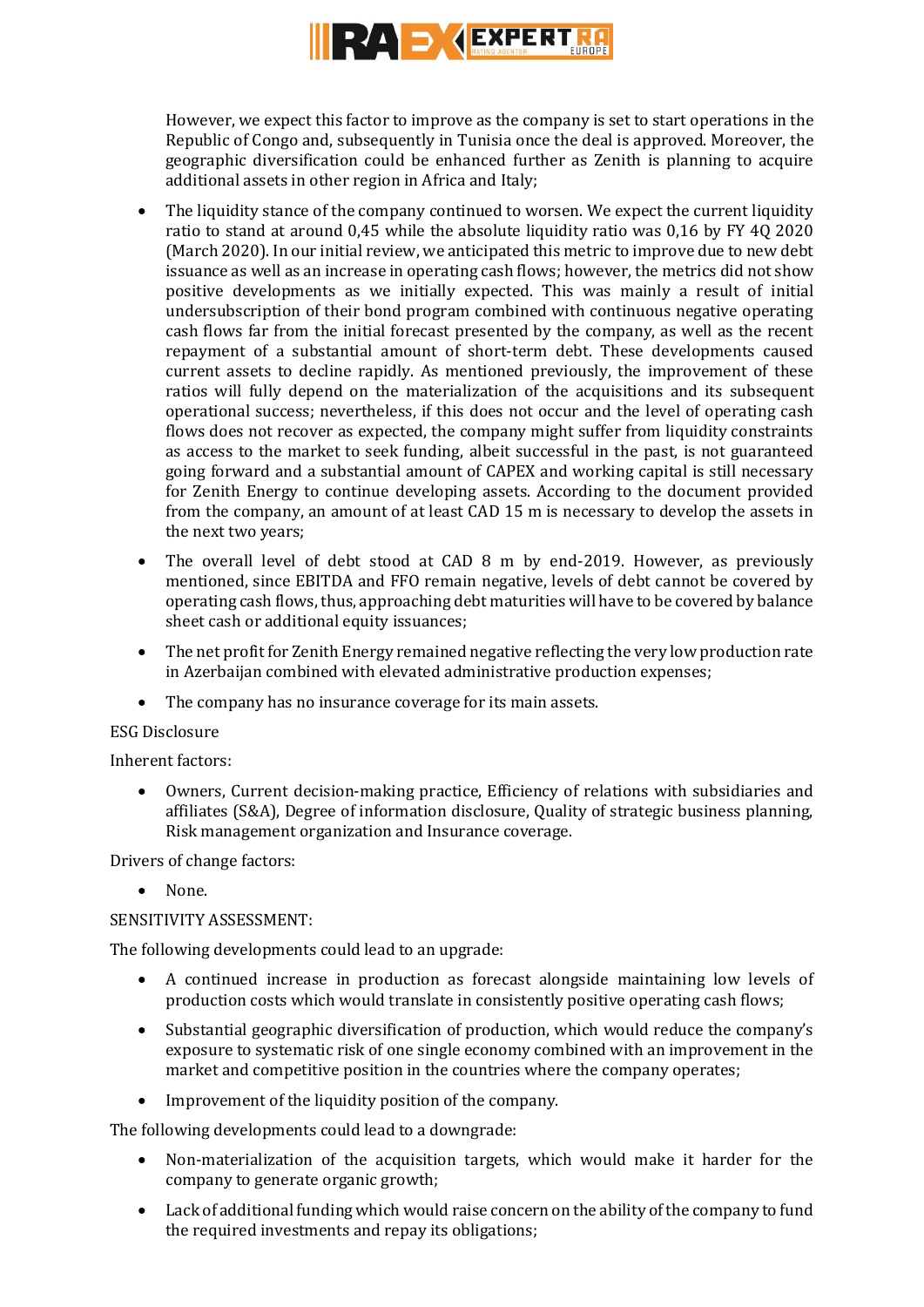

 Continued underachievement of production targets causing operating cash flows to remain negative increasing the pressure of seeking non-cash flow funding to finance operations.

### JUSTIFICATION OF THE RATING:

The Agency has downgraded the credit rating of Zenith Energy Ltd. from 'B+' to 'B-' with a developing outlook. The reduction in the rating level is mainly due to the termination of the agreement in Azerbaijan, the current lack of sustained and profitable production, as well as the adverse outlook for the global oil industry as a result of the coronavirus crisis. Moreover, if the announced acquisitions are not completed or if production of the target assets is not as expected, the company could experience major liquidity constraints. However, corporate governance and risk management policies remained assessed as positive. The developing outlook indicates our view that the rating level is still very much dependent on short-term developments, specifically the completion of the announced acquisitions and whether or not the company's forecasts are achieved. Thus, we will perform a reassessment within a three-month span in order to confirm the impact on the rating derived from whether or not and in which way the acquisitions go through.

Our internal evaluation of the Country and Industry Risk (CIR) continues to reflect an adequate level of risk for the oil and gas industry in Azerbaijan. For this review, we are keeping our CIR assessment of Azerbaijan as the company's latest financial results are from FY 3Q 2020 (December 2019). Going forward, the CIR score will be applied depending on the stable production locations of the company. In any case, we have already calculated, but not applied, a new CIR score based on the company's revenue forecast for the next 10 to 12 months which show the following distribution: 52% in a new incoming acquisition in Africa, 20% in the Republic of Congo, 17% in Italy and 11% in Tunisia. The obtained level of weighted systematic risk using this combination of geographic distribution, does not differ greatly from level of risk currently observed.

We consider the oil and gas industry to be sensitive in terms of cyclicality as it has a very inelastic demand with respect to price. For this reason, revenues in the oil and gas industry tend to follow the economic cycle but with a much lower volatility. Oil and gas prices (and therefore companies' revenues) are more sensitive to supply. Moreover, the prices in this industry tend to be very volatile and cannot be controlled by the company, as we have recently observed. On the other hand, we consider this sector to have high barriers to entry. The most notable barriers are the significant capital costs and long lead times to get a facility up and running. The constraints posed by governments permitting of new wells and of major upgrades to existing wells are significant. In some countries, the permitting process is considered so cumbersome that construction of new greenfield facilities is highly unlikely. Meaningful changes in an existing facility could take up to a year or longer to execute and require significant capital. Another factor that could inhibit new entrants is government regulations concerning refinery emissions (air, water) and environmental remediation of spills. Thus, we assess this Industry to have an adequate level of risk.

Zenith Energy's core strategy changed dramatically in terms of geographic distribution of its operations; however, it remains unchanged in terms of goals as it still focuses on acquiring and developing proven onshore oil and gas fields where there is a potential to achieve considerable production rates after investing in reparation of existing wells and/or drilling of new wells. The company mainly is concentrated on targeting fields previously operated by oil majors and state oil companies. Even though the strategy is clear, and the company has pursued goals related to this core strategy, we consider that it has not been able to enforce it properly, especially in the oil business. The main reason for this conclusion is the recent handover of the Azerbaijan concession as the company could not achieve the production goals it had set. Zenith has cited that the reason it did not succeed was mainly due to inconsistent documentation of the fields alongside the very poor state of the wells and overall technical difficulties. In regard to the gas and electricity sector, the Group continues to operate in Italy and is seeking to expand its business there through the announced desire to acquire Coro Energy Plc.

As in our initial assessment, we remain very conservative in our analysis in regard to the forecasts presented by Zenith as we have yet to see consistent production throughout the history of the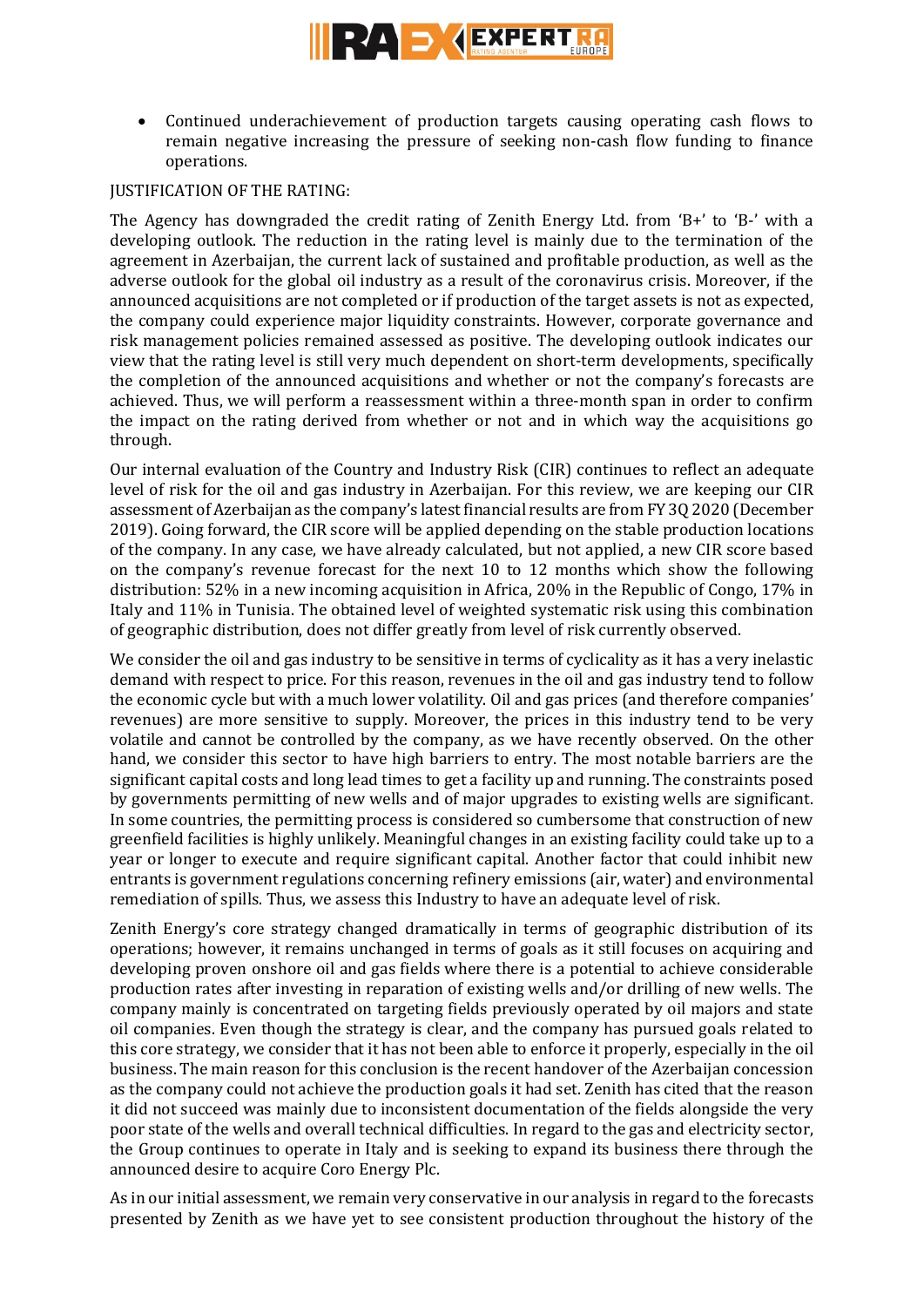

company. We still consider a fundamental part of the strategy the fact that the company invests in its own drilling equipment, as it has a focus on reducing costs, increasing efficiency and it targets technological development. However, a drawback of this strategy is that the company might incur in high repair or corrective maintenance costs in case of an equipment malfunction. In addition, the constant movement of this equipment could also increase the costs substantially.

In our initial review of Zenith, we highlighted as a positive factor the company's pursuit of geographic diversification. This has partially materialized given the current acquisition of AAOGC in order to operate the Tilapia field in the Republic of Congo. Moreover, the company has announced advanced level of negotiations in regard to additional three deals. Zenith has reported that it is in a final stage of negotiation to acquire two assets in another African country. Here, one of the wells is expected to be in production at 650 bopd, while the other well will need interventions in order to restart production. The company has also signed a conditional sale and purchase agreement to acquire a working interest in the North Kairouan permit and the Sidi El Kilani concession in Tunisia. The Sidi El Kilani field currently produces 700 bopd and the interest of the company would be 22,5%. Finally, Zenith has signed a share purchase agreement to acquire Coro Energy Plc in order to increase its natural gas production.

Growth prospects for the company are unclear as these depend entirely on going through with the announced acquisitions but, most importantly, they depend on accomplishing the forecast production rate as well as the cost optimization plan prepared by the company. In addition, a recovery in oil prices will also help to increase the margins for Zenith once production is underway.

In terms of investments, Zenith Energy will have to commit substantial funds in order to develop the newly acquired asset in Congo as well as the potential new acquisitions. According to the plan provided by the company, at least CAD 15 m will be needed as capital expenditures to achieve the forecast production rates in the next 1-2 years. However, despite the company having so far, no issues in regard to funding availability, it is not certain the company can continue to raise funds, especially if financial results do not turn out to be positive in the mid-term perspective.

The debt situation of the company is mixed. On the one hand, short-term debt has been reduced substantially in the past 12 months. On the other hand, the level of debt remains uncovered by EBITDA or operating cash flows as these have remained negative. Until the company turns this situation around and starts generating operating profit, the debt will continue to be serviced by available cash or additional funding sources, otherwise, debt levels will have to be refinanced, which could be challenging if operating margins remain negative.

We assess corporate governance practices to be favorable within the company. Even though the company has not adopted a Governance Code, it has internal procedures in place keeping in check the activities of the directors, management and members of the board. In addition, The Group's Board of Directors has three committees: the Audit Committee, the Remuneration Committee and the Corporate Governance Committee; these committees ensure that the company complies with all key operational and managerial expectations. Even though it has not been reflected so far, we still consider that, based on the information provided by the company, the management team has vast experience and an extensive background in the sector which underpins the basis to successfully implement the proposed strategy.

Zenith Energy's transparency is acceptable in regard to publication of Financial Statements according to regulatory requirements, as well as other relevant corporate documentation and board activities. Moreover, the company issues press releases in order to inform the public of all significant activities. However, some information is published on the website with lags. In addition, the risk management policies in the company remains assessed positively as all systems are checked by the Audit Committee of the Board and, in our view, Zenith Energy has an effective policy which analyses and reports developments in regard to credit risk, liquidity risk, FX risk, commodity price risk and interest rate risk. However, the operational risk of the company was not adequately measured as we observed negative developments in this area in the Azerbaijan operations. Finally, the company has no insurance coverage for its main assets.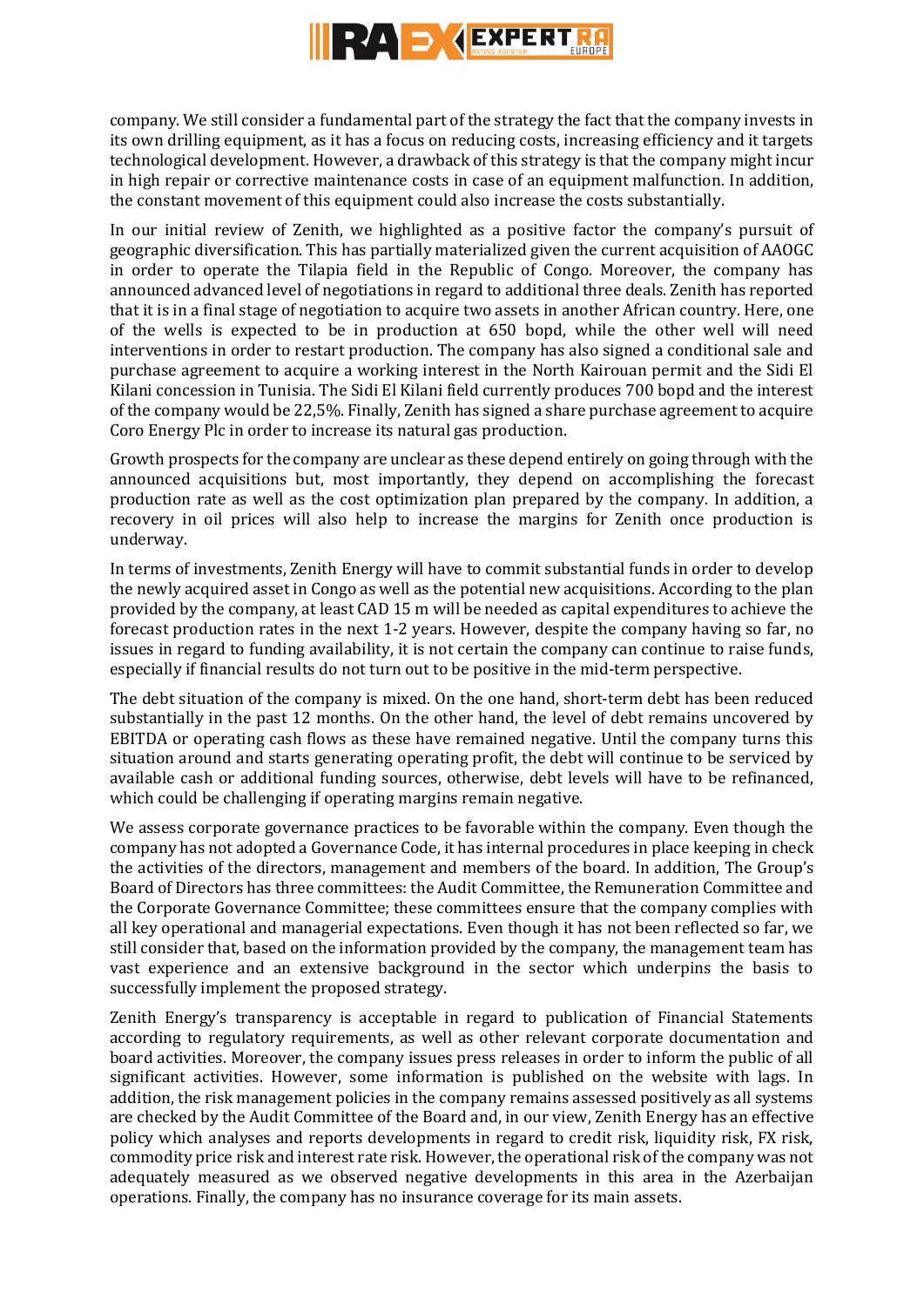

Even though the company produces oil, electricity and gas, the activity diversification remains limited as Zenith produces mostly oil. This structure of revenues in term of production exposes the company to fluctuations in oil prices, as we are experiencing in the current economic situation. However, as the company is expected to increase its production of gas and electricity, we expect to observe better diversification once and if the Coro Energy deal is completed. What is more, we also anticipate diversification in terms of geography to improve going forward in case the announced acquisitions are completed.

In our view, Zenith Energy is exposed to a moderate currency risk. There is a currency mismatch between revenues and costs. As Zenith is about to start operations in the Republic of Congo, we observe that the monetary arrangement of the CFA franc between the Republics of Central Africa does provide certain stability to the currency. The CFA franc is backed by the French treasury who provides a guarantee of convertibility against the EUR, thus providing a tool to cushion potential shocks. Moreover, the global presence of the Group results in moderate currency risk as the company engages in operations with GBP, CFA franc, USD and EUR, while the reporting currency is CAD.

The market position of the company weakened further as it currently does not have any oil production. In Italy, however, the company has a minor operation of gas and electricity production and it could increase substantially if the Coro deal materializes. Zenith Energy's general small size and market share makes the company vulnerable to competition from other exploration and production companies which have more resources. As mentioned in our previous review, this specifically could affect further expansion of the company in different geological basins. Even if the announced acquisitions go through, the market position of the company is expected to remain low.

The net profit for Zenith Energy continues to be negative. This is a result of the high level of production expenses and administrative costs, combined with depressed revenues due to very low oil production in Azerbaijan. As of FY 3Q 2020 (December 2019), ROE and the EBITDA margin stood at -1,1% and -91,5% respectively. The recovery of these metrics will be challenging going forward considering the current state of oil prices combined with the effects of the coronavirus crisis.

### COMPANY PROFILE:

Zenith Energy Ltd. is a company operating in the oil and gas sector registered in Canada but also trading in London and Oslo. The company's main operations will be located in the Republic of Congo in the near future. Moreover, Zenith Energy also operates and has interests in Italy through gas production and exploration concessions, as well as, production of electricity and condensate.

For further information contact:

Responsible expert: Hector Alvarez, Associate Director of Rating-Agentur Expert RA +49 (69) 3085-45-00, ext. 1213 [alvarez@raexpert.eu](mailto:alvarez@raexpert.eu)

Reviewer: Vladimir Gorchakov, Associate Director of Rating-Agentur Expert RA +49 (69) 3085-45-00, ext. 1211 [gorchakov@raexpert.eu](mailto:gorchakov@raexpert.eu)

### **Rating-Agentur Expert RA GmbH**

Walter-Kolb-Strasse 9-11, 60594 Frankfurt am Main, Germany +49 (69) 3085-45-00 E-mail[: info@raexpert.eu](mailto:info@raexpert.eu) [www.raexpert.eu](http://raexpert.eu/)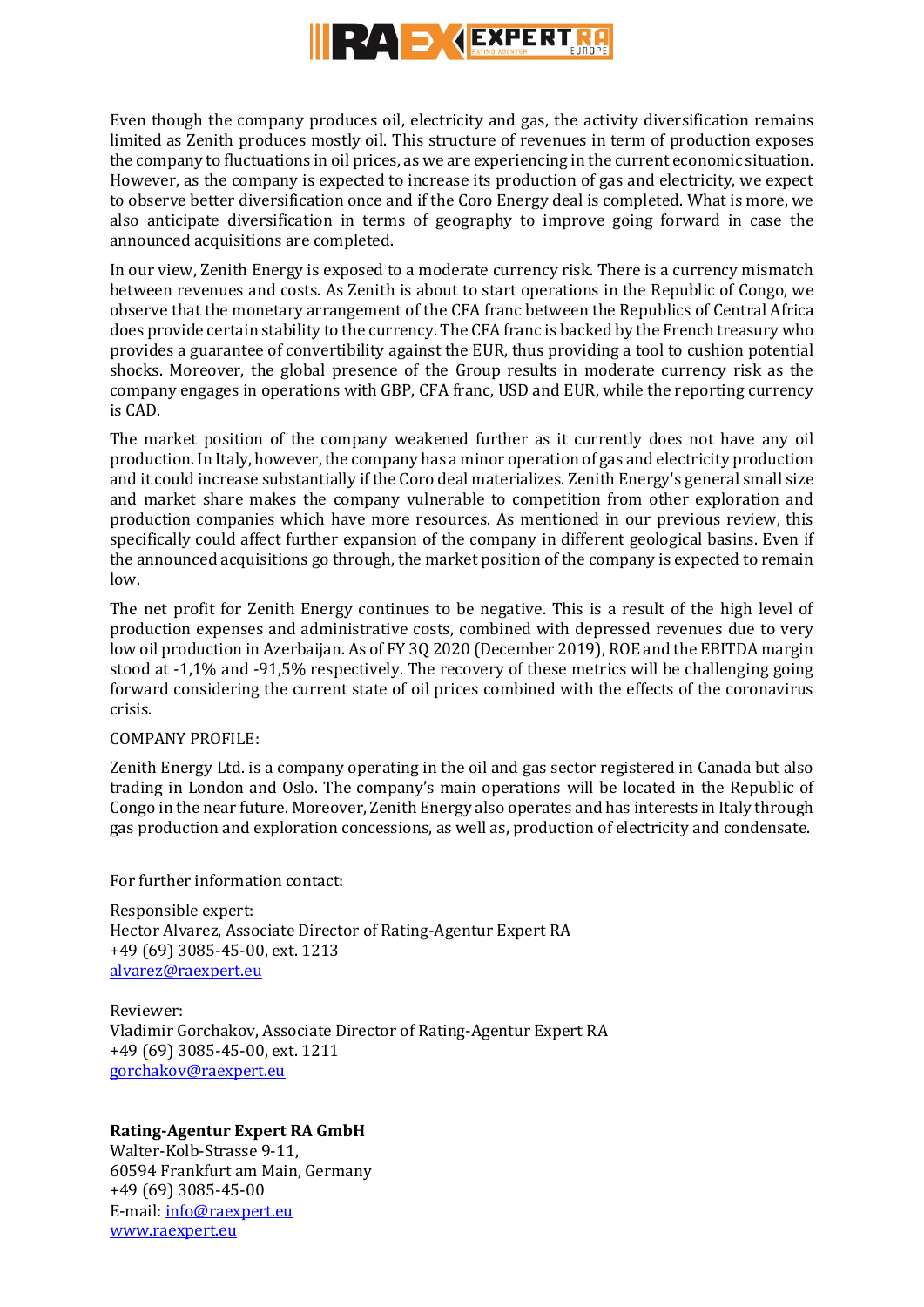

# RATING HISTORY:

| Date       | Review reason      | <b>Rating Score</b> | Outlook   |
|------------|--------------------|---------------------|-----------|
| 30.04.2020 | Unscheduled review | B١                  | On watch- |
| 18.11.2019 | Initial assignment | B-                  | Stable    |